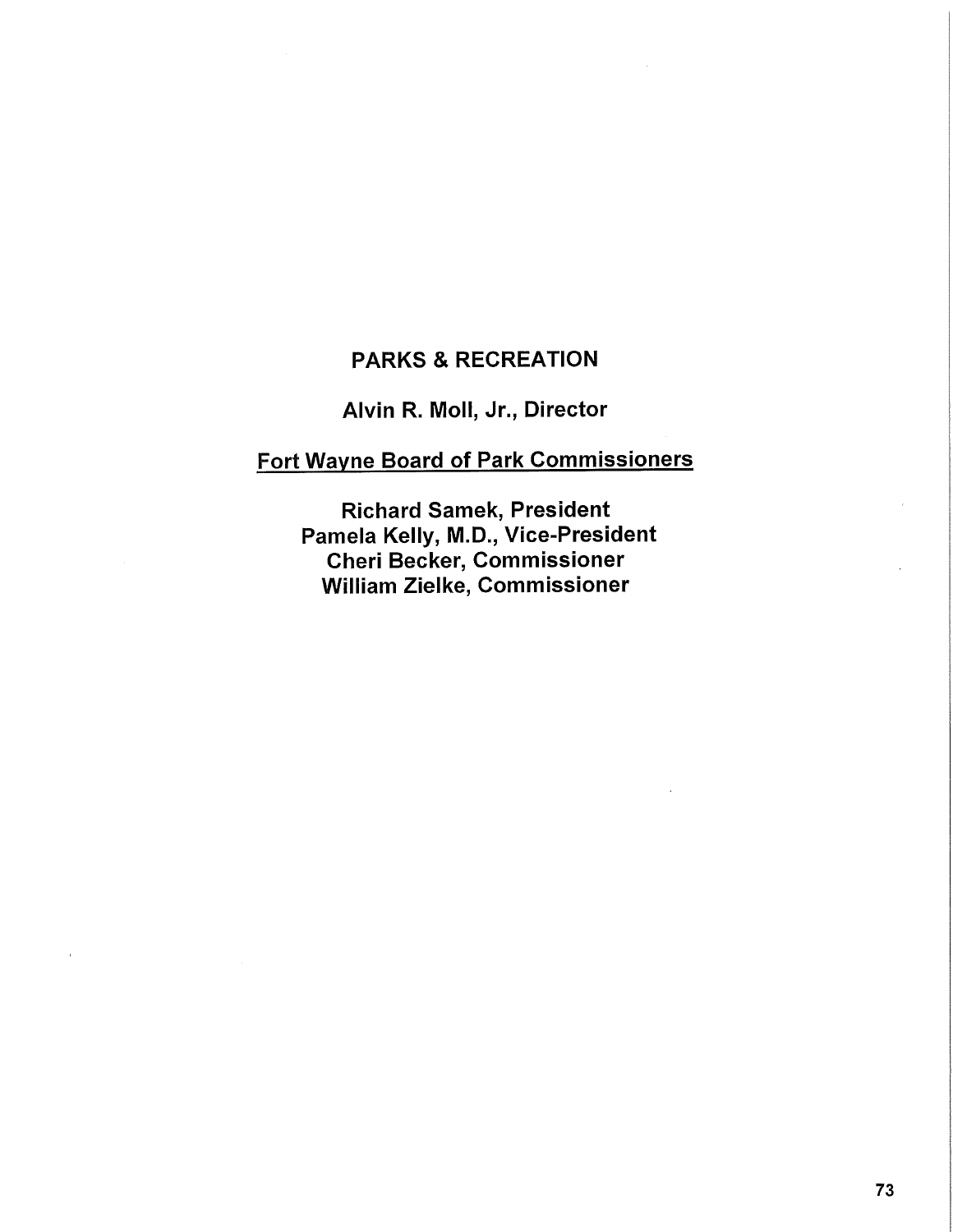# **Fort Wayne Parks & Recreation Department**

The Parks and Recreation Department maintains over 2,400 acres of public park land and provides numerous recreation facilities, programs and services for the Fort Wayne community. The Fort Wayne Parks and Recreation Department was created in 1905 when the Indiana General Assembly adopted the Cities and Towns Law. The Parks and Recreation Department is administered by a four member bipartisan Board of Park Commissioners. Each commissioner is appointed by the Mayor and serves a four-year term. The Park Board reviews and approves the annual budget, approves expenditures, holds regular public meetings as required by law and approves the awarding of all contracts.

#### **Administration/Marketing Division**

The Administration Division is responsible for the financial accounting, program registration, facility reservation, budgeting, purchasing, payroll and administrative functions of the department. The Marketing Division is responsible for the public relations, publications, promotions, grant writing, service quality, strategic planning, market research, corporate sponsorship and other marketing/planning functions. The Botanical Conservatory and the Foellinger Theatre fall under this division as well.

#### **Parks/Horticulture Division**

The Buildings and Grounds Division is responsible for operation and maintenance of the park land and facilities, vehicle and machinery operation and upkeep, building repairs and maintenance and engineering. The Horticulture Division is responsible for park and street trees, public gardens and flower beds, park landscaping and operation of the greenhouse.

#### **Leisure Services**

The Leisure Services Division is responsible for most of the recreational programs and facilities operated by the department. Facilities include: three public golf courses, two tennis centers, sixty-two public tennis courts, four community recreation centers, three swimming pools, day camps, a nature preserve, Lifetime Sports Academy and the Hurshtown Reservoir. The Division hosts a number of citywide events, offers competitive and instructional programs in athletics and outdoor recreation, operates supervised summer playgrounds, runs a travel program for seniors, families and adventure travelers and offer classes covering a variety of special interests for preschool through older adult. Arts programs, cultural events, and the Salomon Farm are also provided by the division.

#### **Zoo Division**

The Fort Wayne Children's Zoo is operated under an operating agreement between the Fort Wayne Parks and Recreation Department and the Zoological Society.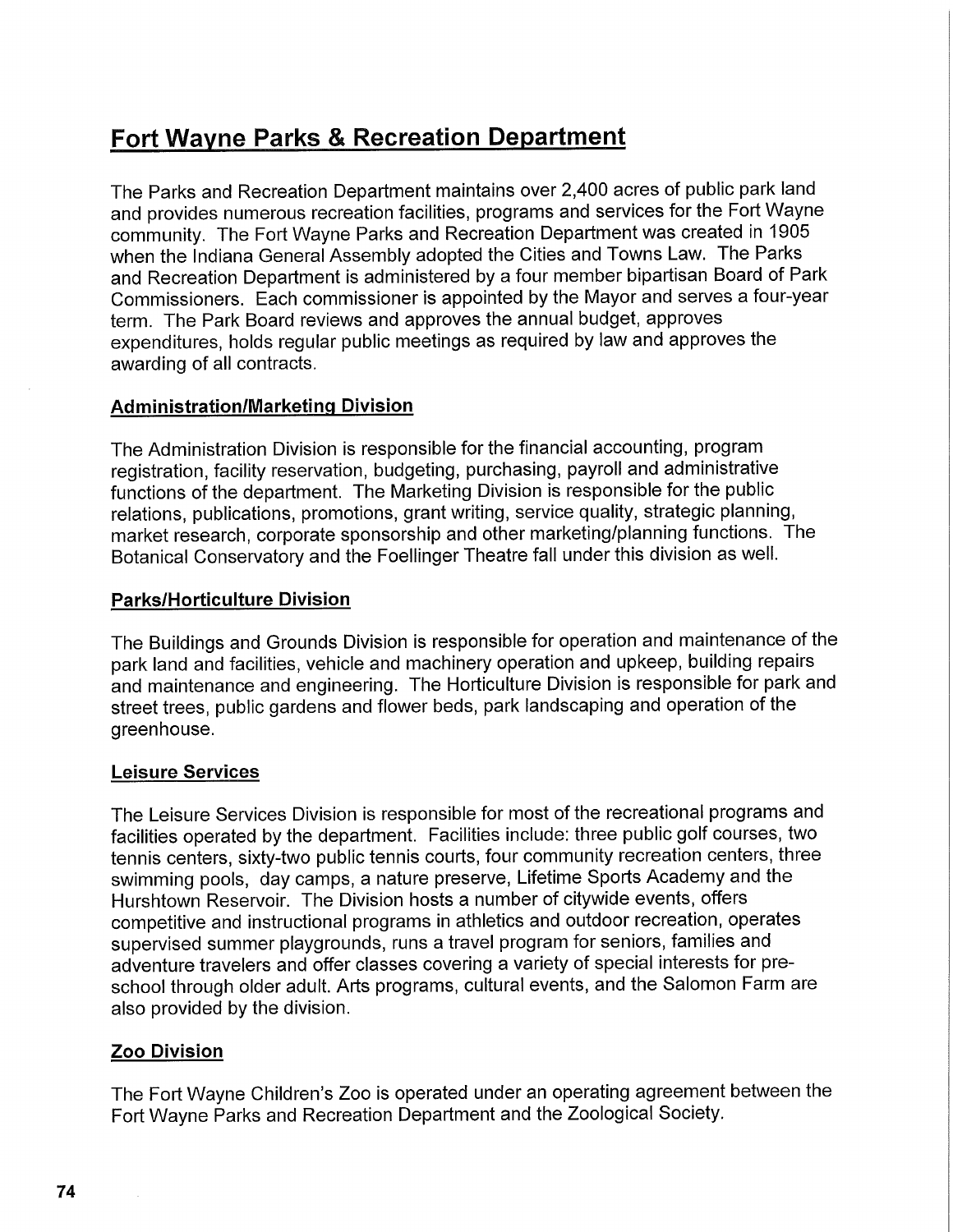### PARKS<br>Dept # 0121 2014 BUDGET COMPARISON

|                                    | 2012<br><b>ACTUAL</b> | 2013 ACTUAL<br><b>THRU</b><br>30-Jun-2013 | 2013 REVISED<br><b>BUDGET</b> | 2014<br><b>SUBMITTED</b> | \$ INCREASE<br>(DECREASE)<br><b>FROM 2013</b><br><b>REVISED</b> | % CHANGE<br><b>FROM 2013</b><br><b>REV TO 2014</b> |
|------------------------------------|-----------------------|-------------------------------------------|-------------------------------|--------------------------|-----------------------------------------------------------------|----------------------------------------------------|
| 5111 TOTAL WAGES                   | 5,988,984             |                                           | 6,078,899                     | 6,227,155                | 148,256                                                         | 2.44%                                              |
| 5131 PERF - EMPLOYERS SHARE        | 491,268               |                                           | 502,026                       | 573,637                  | 71,611                                                          |                                                    |
| 5132 FICA                          | 444,194               |                                           | 465,040                       | 476,381                  | 11,341                                                          |                                                    |
| 5134 LIFE MEDICAL & HEALTH INSURAN | 1,380,600             |                                           | 1,345,200                     | 1,380,600                | 35,400                                                          |                                                    |
| 5136 UNEMPLOYMENT COMPENSATION     | 6,085                 |                                           | 6,084                         | 6,227                    | 143                                                             |                                                    |
| 5137 WORKERS COMP INSURANCE        | 60,134                |                                           | 51,709                        | 49,256                   | (2, 453)                                                        |                                                    |
| 513A PERF - EMPLOYEES/PD BY CITY   | 147,378               |                                           | 150,607                       | 153,653                  | 3,046                                                           |                                                    |
| 513R RETIREES HEALTH INSURANCE     | 129,800               |                                           | 129,800                       | 129,800                  |                                                                 |                                                    |
| 5161 WAGE SETTLEMENT/SEVERANCE PAY | 27,770                |                                           |                               |                          |                                                                 |                                                    |
| <b>Total 5100</b>                  | \$8,676,212           | \$4,143,005                               | \$8,729,365                   | \$8,996,709              | \$267,344                                                       | 3.06%                                              |
| 5213 COMPUTER SUPPLIES             | 12,430                |                                           | 8,500                         | 8,500                    |                                                                 |                                                    |
| 5219 OTHER OFFICE SUPPLIES         | 20,161                |                                           | 21,900                        | 21,900                   |                                                                 |                                                    |
| 5231 GASOLINE                      | 111,524               |                                           | 140,756                       | 139,424                  | (1, 332)                                                        |                                                    |
| 5232 DIESEL FUEL / FUEL OIL        | 151,950               |                                           | 136,371                       | 135,810                  | (561)                                                           |                                                    |
| 5233 OIL                           | 13,887                |                                           | 10,000                        | 10,000                   |                                                                 |                                                    |
| 5234 TIRES & TUBES                 | 15,479                |                                           | 24,000                        | 24,000                   |                                                                 |                                                    |
| 5239 OTHER GARAGE & MOTOR SUPPLIES | 11,819                |                                           | 12,225                        | 12,225                   |                                                                 |                                                    |
| 5241 MEDICAL & SURGICAL SUPPLIES   | 7,773                 |                                           | 17,500                        | 17,500                   |                                                                 |                                                    |
| 5243 RECREATION SUPPLIES           | 88,177                |                                           | 104,858                       | 96,850                   | (8,008)                                                         |                                                    |
| 5245 LANDSCAPE & GRNHOUSE SUPPLIES | 175,655               |                                           | 199,838                       | 210,550                  | 10,712                                                          |                                                    |
| 5246 HOUSEHOLD & CLEANING SUPPLIES | 104,117               |                                           | 97,975                        | 102,875                  | 4,900                                                           |                                                    |
| 5247 INSTRUCTIONAL SUPPLIES        | 847                   |                                           | 2,900                         | 2,900                    |                                                                 |                                                    |
| 5261 BLDG REPAIR & MAINT MATERIALS | 79,252                |                                           | 89,675                        | 89,160                   | (515)                                                           |                                                    |
| 5262 VEHICLE REPAIR PARTS          | 47,682                |                                           | 66,000                        | 66,000                   |                                                                 |                                                    |
| 5263 OTHER EQUIPMENT REPAIR PARTS  | 143,173               |                                           | 155,200                       | 152,500                  | (2,700)                                                         |                                                    |
| 5271 GRAVEL                        | 3,431                 |                                           | 11,000                        | 11,000                   |                                                                 |                                                    |
| 5272 BITUMINOUS MATERIALS          | 404                   |                                           | 500                           | 500                      |                                                                 |                                                    |
| 5273 SAND                          | 56                    |                                           | 500                           | 500                      |                                                                 |                                                    |
| 5274 SALT                          | 13,419                |                                           | 22,100                        | 20,000                   | (2,100)                                                         |                                                    |
| 5291 SMALL TOOLS                   | 26,541                |                                           | 31,000                        | 31,000                   |                                                                 |                                                    |
| 5293 PAINT                         | 7,632                 |                                           | 10,425                        | 10,425                   |                                                                 |                                                    |
| 5299 OTHER MATERIALS & SUPPLIES    | 79,475                |                                           | 78,200                        | 81,700                   | 3,500                                                           |                                                    |
| Total 5200                         | \$1,114,885           | \$614,053                                 | \$1,241,422                   | \$1,245,319              | \$3,897                                                         | 0.31%                                              |
| 5312 MEDICAL SERVICES              | 5,471                 |                                           | 3,200                         | 5,600                    | 2,400                                                           |                                                    |
| 5315 APPRAISALS & INSPECTIONS      | 473                   |                                           | 750                           | 750                      |                                                                 |                                                    |
| 5316 RECREATIONAL SERVICES         | 206,373               |                                           | 191,000                       | 194,000                  | 3,000                                                           |                                                    |
| 531H BANK SERVICE CHARGES          | 28,223                |                                           | 27,904                        | 27,904                   |                                                                 |                                                    |
| 531K SEMINAR FEES                  | 4,365                 |                                           |                               |                          |                                                                 |                                                    |
| 5321 FREIGHT EXPRESS & DRAYAGE     | 143                   |                                           | 2,000                         | 2,000                    |                                                                 |                                                    |
| 5322 POSTAGE                       | 39,202                |                                           | 46,780                        | 46,780                   |                                                                 |                                                    |
| 5323 TELEPHONE & TELEGRAPH         | 163                   |                                           |                               | 2,664                    | 2,664                                                           |                                                    |
| 5324 TRAVEL EXPENSES               | 9,616                 |                                           | 10,000                        | 12,750                   | 2,750                                                           |                                                    |